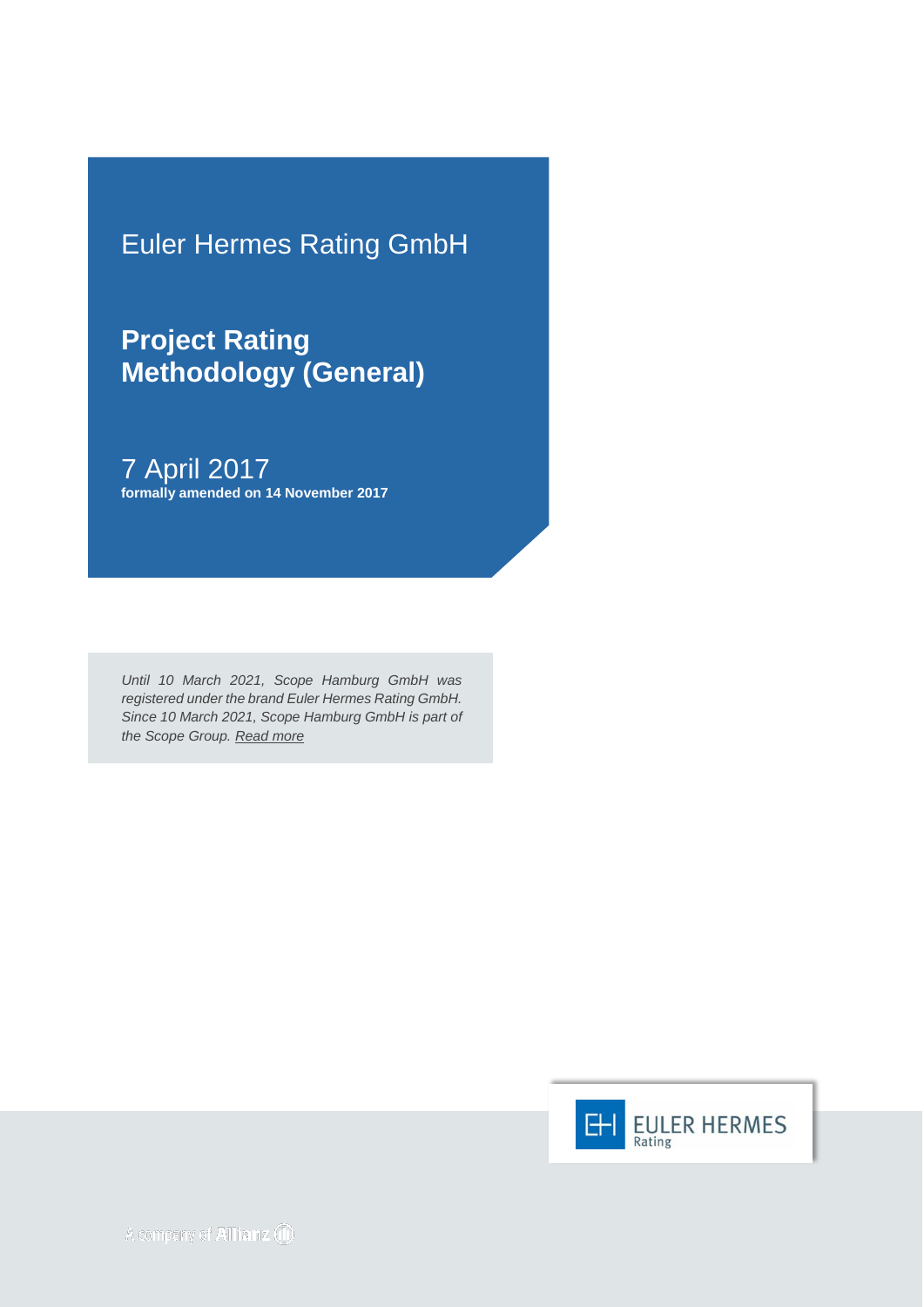

# **Contents**

| <b>Introduction</b>         | $\overline{2}$ |
|-----------------------------|----------------|
| <b>Project risk</b>         | $\overline{2}$ |
| Competitiveness             | $\sqrt{3}$     |
| Profitability               | 3              |
| Cash flow stability         | 4              |
| Event risks                 | $\sqrt{5}$     |
| Weighting                   | 5              |
| <b>Financial risk</b>       | 6              |
| Debt service coverage       | 6              |
| Stress scenario analysis    | $\overline{7}$ |
| Weighting                   | $\overline{7}$ |
| <b>Anchor rating</b>        | 8              |
| Weighting the risk profiles | 8              |
| EHR rating matrix           | $\, 8$         |
| <b>Standalone rating</b>    | 9              |
| Operational risks           | 9              |
| Modification 1              | 9              |
| <b>Project rating</b>       | 10             |
| Public sector               | 10             |
| Modification 2              | 10             |

#### **Appendices**

| Appendix 1 | Derivation of project rating   |
|------------|--------------------------------|
| Appendix 1 | Definition of financial ratios |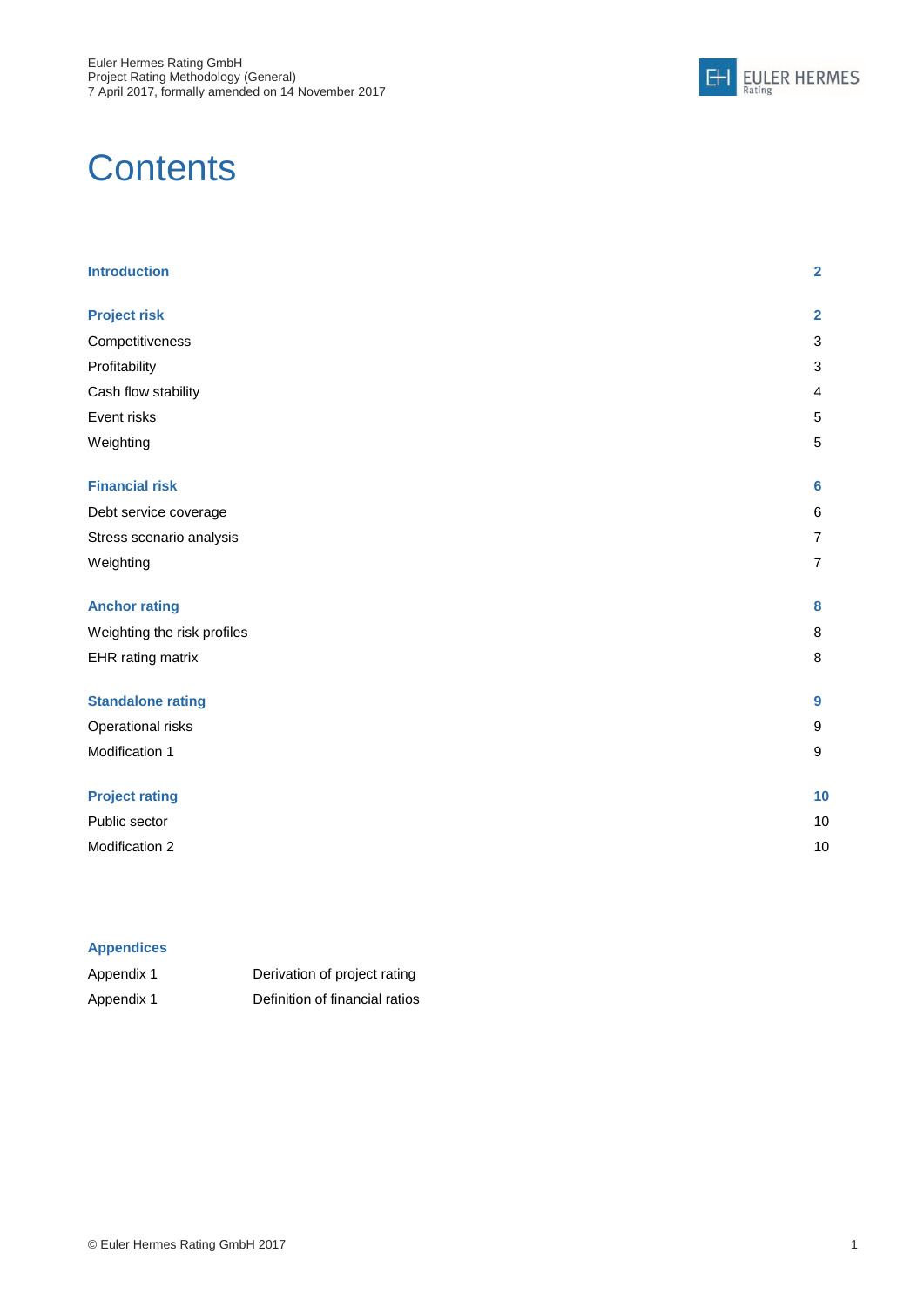

## **Introduction**

*This methodology was introduced in April 2017 and was formally amended on 14 November 2017.*

*The rating categories, which are no longer contained in this rating methodology from 14 November 2017 on are included and explained in more detail in the Basic Principles for Assigning Credit Ratings and Other Services.*

*Transparent presentation of rating methodology; no impact on existing rating notations*

This general methodology for project ratings (general project rating methodology) replaces and supersedes the project rating methodology from March 2012. Its main purpose is to more transparently describe how Euler Hermes Rating GmbH (EHR) arrives at its project ratings so that clients, investors and interested third parties can better understand which rating criteria are relevant and how they are combined into a final rating notation. The revised methodology does not change any rating criteria, weightings or assessment standards. Applying this methodology will not change rating notations.

*Typical projects include utilities, logistics and infrastructure*

*Case-by-case assessments are an integral part of the methodology*

*Weighting of project risks and financial risks*

This project rating methodology supplements the Basic Principles For Assigning Credit Ratings and Other Services, which are available on our website. The project rating methodology generally addresses all special purpose vehicles that use (debt) financed assets for a specific purpose and, in many cases, for a limited period of time and are not covered by a more specific rating methodology. Typical projects include utilities, logistics and infrastructure. Issue ratings of financial instruments are also covered by the issue rating methodology, which is also available on our website. The project rating methodology does not apply to the rating process for structured finance that is backed by an asset pool.

As with all of its rating methodologies, Euler Hermes Rating GmbH views the methodological principles set out below as guidelines for the rating process. However, each rating decision is ultimately made at the Rating Committee's discretion. A rating expresses the opinion of analysts and the rating agency, and so the rating methodology must include case-by-case evaluations and assessments. It must also accommodate different financing and organisational structures in these case-by-case assessments. The methodology thus provides a framework for the analysis and undergoes constant refinement.

The project rating methodology is organized into two major risk categories: project risk and financial risk. The following sections break down these categories as objects of analysis and explain the individual rating drivers. They also describe how these drivers are weighted and combined into a final rating notation, after factoring in rating modifications for project-specific operational risks and external factors. Appendix 1 lists all the rating drivers and shows how project ratings are derived.

# <span id="page-2-0"></span>Project risk

*Internal and external market assessments as starting points for risk analysis*

The analysis of project risk emanating from the market and competitive environment starts with information provided by the issuer as well as internal and external market analyses. External information primarily consists of industry analyses, supplementary information or expert reports and information material supplied by economic institutes and trade associations. Analysts gather information on cash flow quality from project finance documentation, contracts and discussions with management.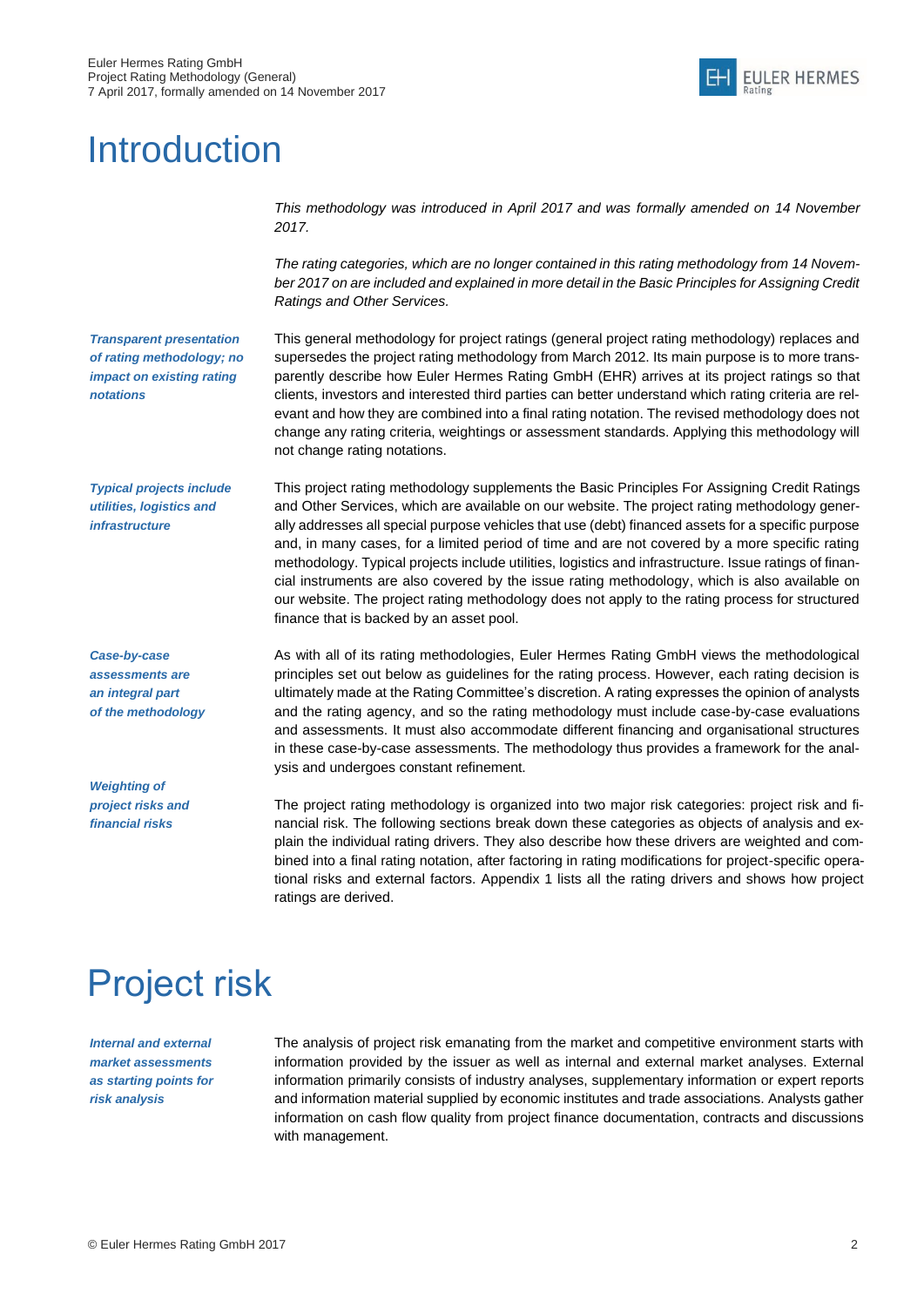

*Analysis of profitability and general market and competition conditions*

The project's competitiveness and profitability provide important initial indications of its longterm ability to service its debt (interest and principal payments for project financing). EHR's analysis focuses on general market and competitive conditions that could affect the future course of the project.

### <span id="page-3-0"></span>**Competitiveness**

*Analysis of competitive intensity and competitive position*

The competitiveness analysis first determines the current and future intensity of competition faced by products and services generated by the project. Next, it evaluates the project's current and future competitive position, particularly with regard to cost structure, geographical location and technical innovativeness. The project's competitiveness is determined by the results of the analysis of competitive intensity and competitive position.

| <b>Competitiveness</b>                        | <b>Assessment parameters</b>                                                                                                                                                                                                                                                                                                                                                                |
|-----------------------------------------------|---------------------------------------------------------------------------------------------------------------------------------------------------------------------------------------------------------------------------------------------------------------------------------------------------------------------------------------------------------------------------------------------|
| Competitive intensity<br>Competitive position | How fierce is the competition faced by prod-<br>٠<br>ucts and services generated by the project or<br>by final products derived from them?<br>Competitiveness of the products and services<br>п<br>generated by the project or the final products<br>that can be derived from them, particularly<br>with respect to cost structure, geographical lo-<br>cation and technical innovativeness |

### <span id="page-3-1"></span>**Profitability**

*Analysis of structural demand drivers for products and services generated by the project*

The profitability analysis assesses the structural demand drivers for the products and services generated by the projects or the final products that can be derived from them. It also looks at contract structures and evaluates whether they fairly balance the interests of all the key contracting parties.

|   | <b>Profitability</b>                     |   | <b>Assessment parameters</b>                                                                                                                                                                   |
|---|------------------------------------------|---|------------------------------------------------------------------------------------------------------------------------------------------------------------------------------------------------|
| п | Structural demand<br>Contract structures | ٠ | Is there structural demand for the products<br>and services generated by the project or the<br>final products derived from them?                                                               |
|   |                                          | ٠ | Are the contracts structured in a reasonable<br>manner, particularly with regard to balancing<br>the economic interests (prices, rights, obliga-<br>tions) of all the key contracting parties? |

*Analysis of existing contracts and other agreements*

These rating drivers play a particularly important role in projects with high price and demand risks. This does not mean, however, that analysts can ignore these aspects for a project that has off-take agreements for its products and services. They should validate this kind of project's long-term competitiveness and profitability as well. It is EHR's opinion that economic attractiveness determines the reliability of an off-take agreement. The less profitable the project, the greater the likelihood that off-take agreements will be terminated or renegotiated.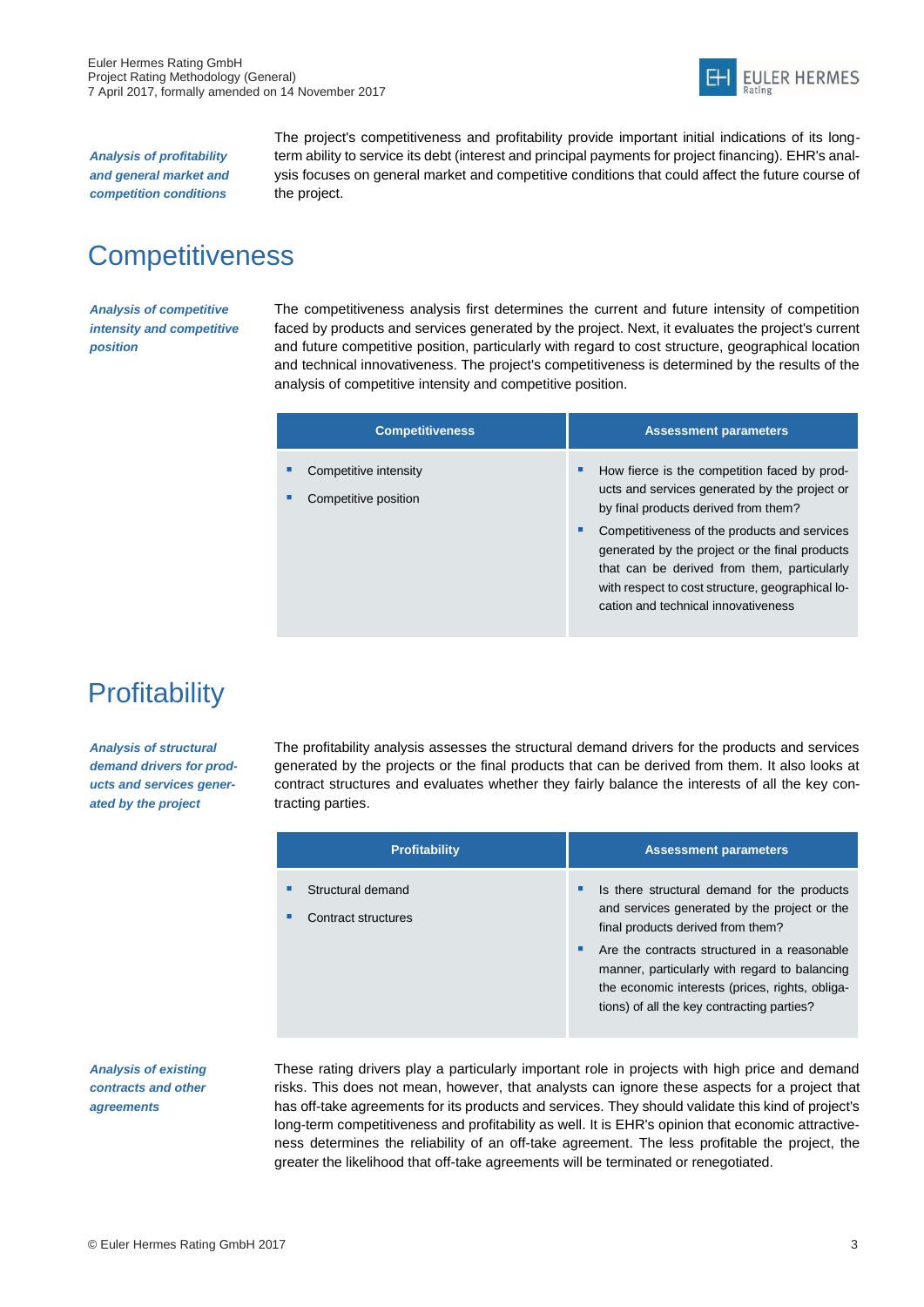

*Analysis of general legal and contractual conditions as well as technical and operating factors*

The profitability assessment is partly based on existing off-take agreements. However, contracts regarding the purchase of materials and supplies, operations and maintenance, hedging and other services should also be examined for their long-term competitiveness and profitability.

### <span id="page-4-0"></span>Cash flow stability

*Analysis of sensitivity to price and demand volatility and possible imbalances in cost structures*

Cash flow stability is assessed by analysing and evaluating the general legal and contractual conditions and the technical and operational risk factors during the project period. Particular attention is paid to the issuer's ability to control project cash flows and the quality of the existing contract structures. Event risks are identified in a distinct step of the analysis (cf. "Event risks") and appraised separately. The assessment of cash flow stability is the most important element in evaluating the ability of a SPV to service its project debt.

#### Sustainability of project cash flows

*Contractual and structural weaknesses and maturity mismatching can cause unstable project cash flows*

*Analysis of risk from Business interruptions* EHR assesses the sustainability and forecast quality of project cash flows based on basic legal, regulatory and contractual data during the financing period. In particular, it analyses the sensitivity of these cash flows to price and demand volatility (price and quantity risks) and expense volatility (cost risks), frequently relying on external expert reports for this purpose (e.g. yield assessment studies, legal opinions, market price forecasts). EHR also evaluates the certainty of project revenues and expenses, paying close attention to possible mismatches between costs and revenues attributable to contractual or structural weaknesses or maturity mismatching, for example.

Contractual weaknesses are deemed to exist when the project contracts impose fixed delivery obligations despite the presence of risks in material or equipment availability. Structural weaknesses, by contrast, occur when the SPV is exposed to external price and availability risks, but has fixed delivery obligations. Currency risks can also play an important role in this context (transaction risks). Maturity mismatching includes cases in which investment costs can only be repaid from revenues after a time lag (e.g. in regulated markets).

#### Technical and operational risks

Technical or operational risks can cause downtime or business interruptions at the cash generating unit (CGU) and thereby significantly weaken the project. This can lead to lost revenue, higher expenses, higher investment costs and/or contract penalties under off-take agreements, particularly if the project is not very diversified.

Technical and operational risks include risks specific to project and design characteristics. EHR evaluates factors such as technical design, technological components and processes, and project partner quality (e.g. experience and commitment of sponsors and external service providers). Risk is reduced by using sufficiently proven technologies and processes (e.g. based on past experience), mature production processes and sufficiently experienced operators. For example, product and performance guarantees, which are often furnished by manufacturers of wind farm or photovoltaic equipment, can be positive for ratings since core system components often represent a large proportion of project costs and have a significant impact on project revenues.

*Analysis of technological components and project partner quality*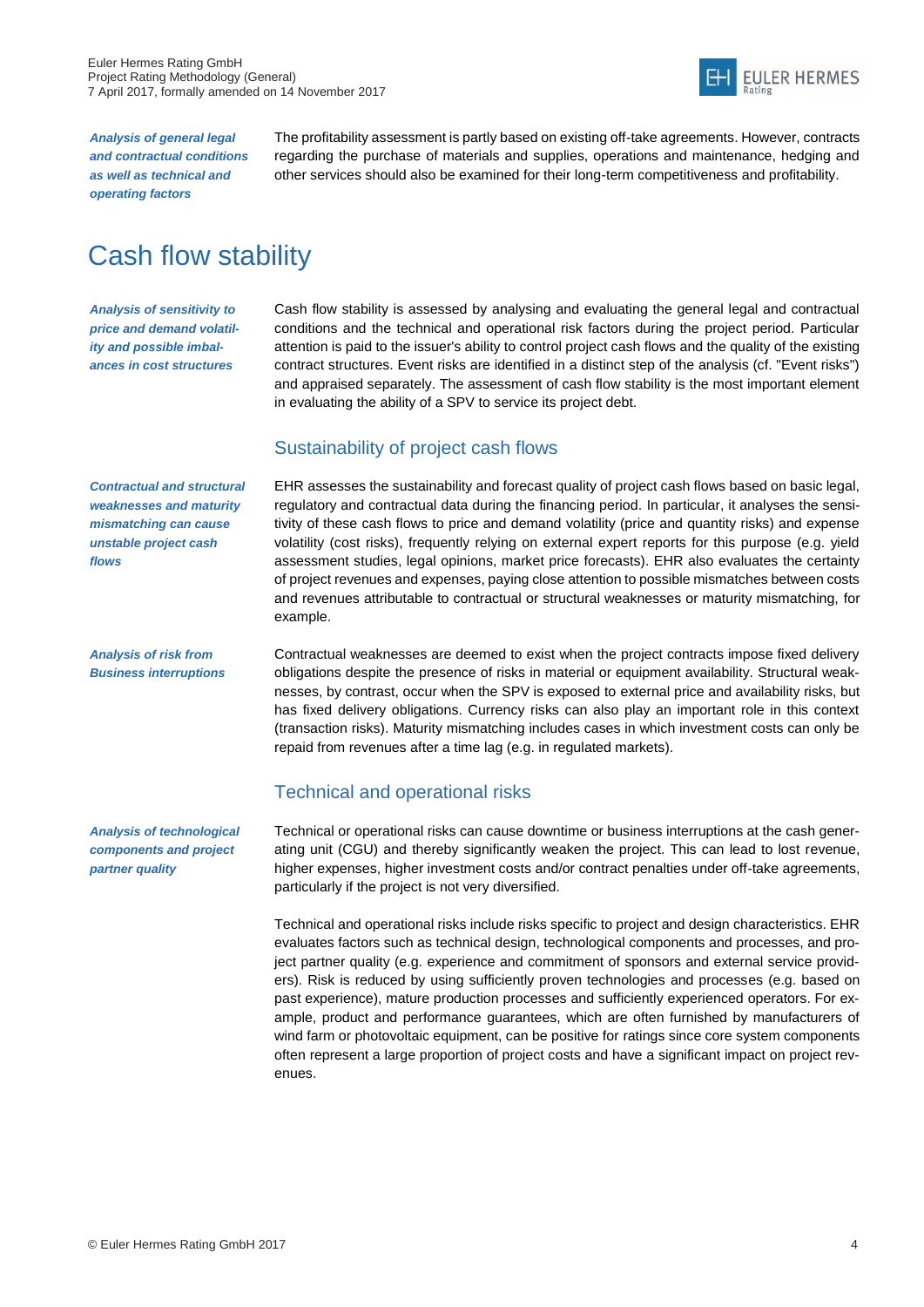

|   | <b>Technical risks</b>                                                                                             | <b>Operational risks</b>                 |
|---|--------------------------------------------------------------------------------------------------------------------|------------------------------------------|
| ٠ | Past experience, track record                                                                                      | Experience / quality of project operator |
| ٠ | Complexity, including high availability require-<br>ments and high quality standards for materials<br>and supplies | Commitment of sponsors                   |
|   | Maintenance costs                                                                                                  |                                          |

### <span id="page-5-0"></span>Event risks

*Event risks represent considerable risks for project financing* 

Unforeseen events can cause revenues and expenses to vary considerably from their planned levels. It may not be possible to compensate for the variance completely or at all, depending on the project type and structure. In the worst case scenario, unforeseen events may trigger a complete default.

| <b>Event risks</b>                                                                    | <b>Assessment parameters</b>                                                                           |
|---------------------------------------------------------------------------------------|--------------------------------------------------------------------------------------------------------|
| Changes in regulatory environment, tax law<br>and legislation<br>Force majeure events | Number of possible event risks<br>Probability of event risks occurring<br>Value at risk of event risks |
| Interruptions in the delivery of<br>materials and supplies                            |                                                                                                        |
| Disruptions in the sales market<br>and the infrastructure                             |                                                                                                        |
| Damage or destruction of project assets                                               |                                                                                                        |
| Interruptions in insurance coverage                                                   |                                                                                                        |

## <span id="page-5-1"></span>**Weighting**

*Analyst-based weighting Of sub-factors* 

To assess project risk, an EHR analyst assigns weights to four sub-factors: competitiveness, profitability, cash flow stability and event risks. The weighting reflects the analyst's assessment of which factors will have the biggest impact on the project's future performance. Once these sub-factors have been weighted, project risk is assigned to one of five categories:

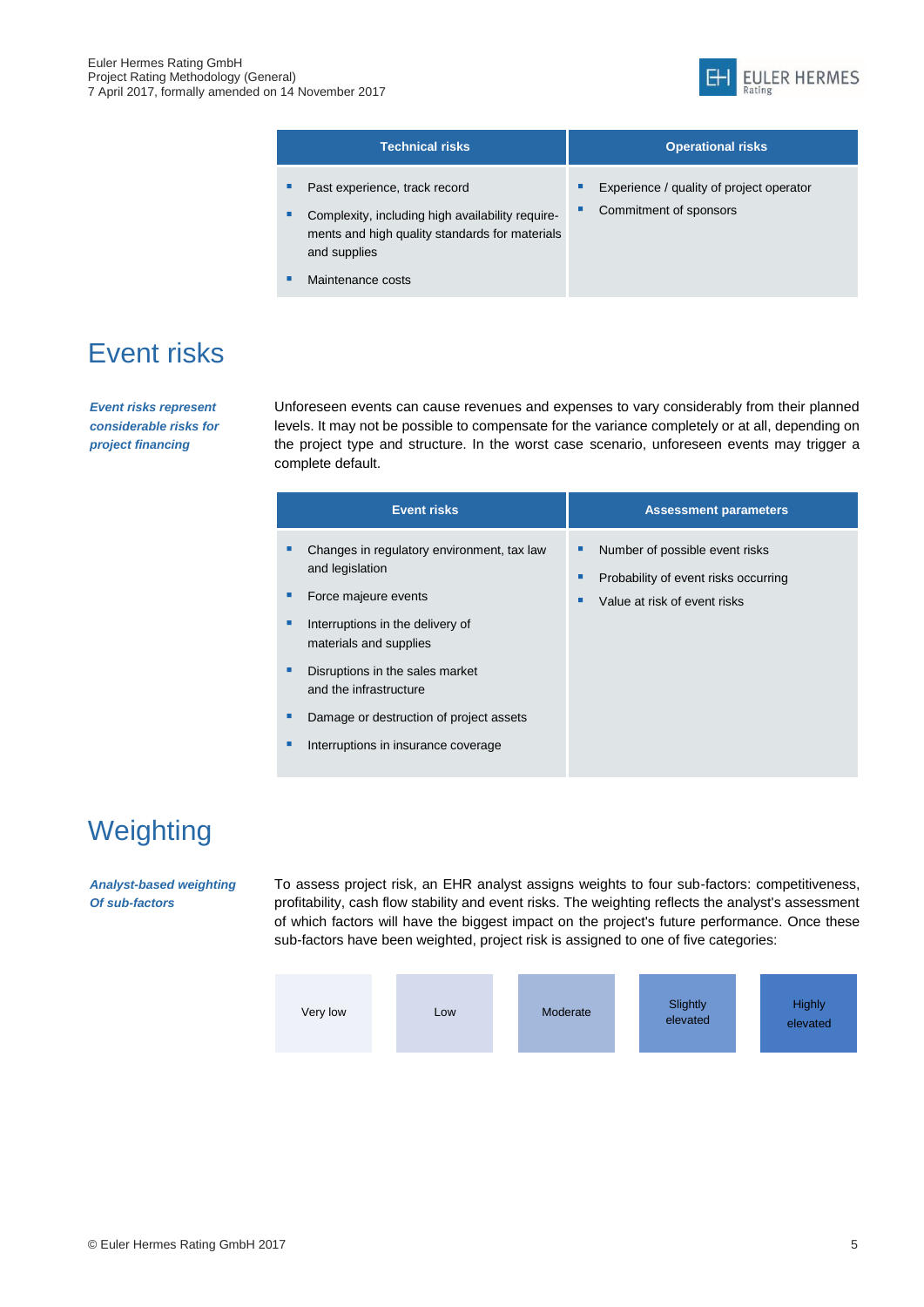

## <span id="page-6-0"></span>Financial risk

*Analysis of the financial model and historical data* The financial analysis evaluates the financial model developed by the project sponsors for the entire project lifecycle (including construction period, operating period and removal period, if applicable). If a project history is available, it will be assessed largely on the basis of annual, quarterly or monthly reports. Financial flexibility is estimated by analysing future free cash flow and available liquidity (including reserve accounts for debt service and major maintenance).

*Critical assessment of model parameters and stress scenario analysis of the financial model*

Analysts check the financial model provided by the project sponsors for plausibility and analyse it with regard to debt service coverage and financing structure. Financial ratios are calculated based on this information and assessed using EHR's internal ratio system. In addition, the project sponsors provide detailed information on the financial model and its underlying assumptions. All significant model parameters are scrutinized; the impact of various stress scenarios or simulations on debt service coverage is examined closely. During this process, analysts verify that the stress scenarios and probability distribution of simulated parameters meet EHR's minimum requirements for relevant financial ratios.

#### <span id="page-6-1"></span>Debt service coverage

*DSCR as a function of project risk and cash reserves* When assessing project cash flow, analysts consider its ability to cover debt service for all interest and principal payments. One key metric is the debt service coverage ratio (DSCR). The stability of this ratio and its minimum and average requirements can go up or down depending on project risk (cf. "Project risk"). Debt service coverage calculations do not consider cash from the debt service or major maintenance reserve accounts. These accounts must meet minimum requirements that are specific to each project (e.g. 6 months of debt service or 6 months of the maintenance budget). Arrangements that exceed or fall short of this standard may decrease or increase DSCR requirements.

*Assessment of equity ratio, debt and repayment structure*

*Assessment of Refinancing risks* Another key aspect of the financial analysis is an assessment of the financing structure. This assessment focuses on the ratio between debt and project sponsors' equity as well as the planned repayment structure. Project finance often relies on the cash flows generated by temporary concessions, rights or licenses (e.g. project rights or regulated prices) and makes uncertain assumptions regarding the periods after these rights expire. Complete repayment of project finance during regulated (subsidy) periods will result in lower DSCR requirements than partial repayment.

In case of partial repayment, EHR also assesses the probability of successful refinancing. In this assessment, assumptions must be made about the project's net present value at the time of refinancing. Successful refinancing depends on factors such as market trends, technical innovativeness, hidden reserves, the amount of outstanding debt and the continued availability of project rights, concessions and licenses. EHR assesses the probability of successful refinancing using tools such as cash flow models or investment multiples (e.g. EBITDA multiples).

Key financial ratios for assessing debt service coverage:

| Ratio                                   | <b>Parameter</b>                                 |
|-----------------------------------------|--------------------------------------------------|
| Debt service coverage ratio (DSCR)<br>п | $CFADS / (interest + principal)$<br>٠            |
| Cash flow coverage                      | FFO / total debt<br>٠                            |
| Loan life coverage ratio (LLCR)         | NPV of future cash flows / outstanding debt<br>٠ |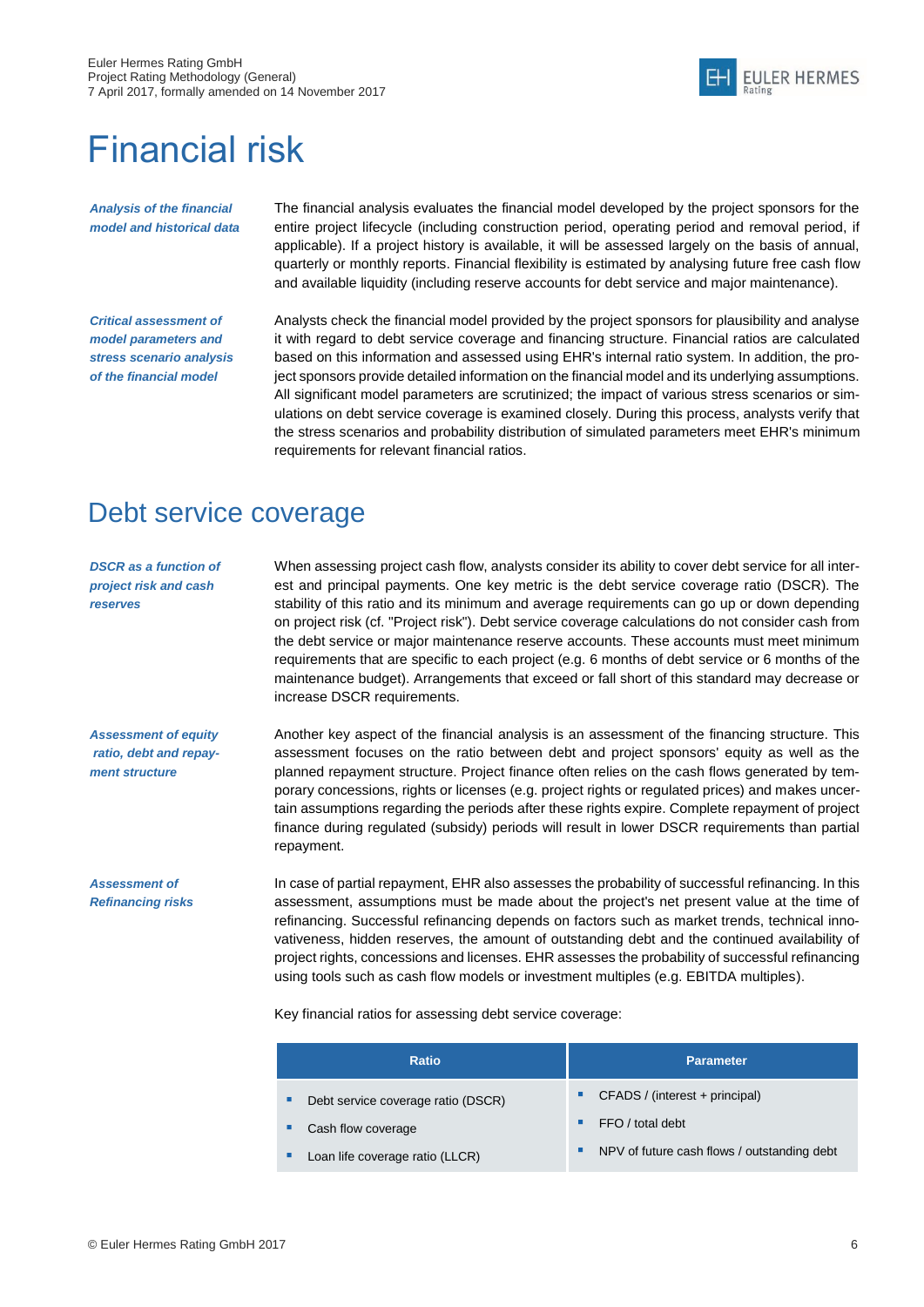

### <span id="page-7-0"></span>Stress scenario analysis

*Close scrutiny of main model parameters and derivation of stress scenarios*

An extensive analysis of the base scenario closely scrutinizes all the main model parameters and examines the stress scenarios derived from these parameters to determine their impact on debt service coverage. These scenarios simulate variances in key income and expense categories. The variance analysis may simulate scenarios such as diverging price and quantity trends. The primary purpose of the analysis is to measure and assess the sensitivity of project cash flows to various factors, particularly event risks, technical risks and operational risks (cf. "Project risk").

*Insight into the sustainability and stability of debt service coverage* 

In the renewable energy market, the variance analysis may simulate maintenance expenses and energy production, among other things. EHR's assessment is generally based on conservative scenarios with correspondingly high likelihoods of occurrence. The minimum required likelihood of occurrence may vary depending on the calculated project risk, simulation parameters and project diversification. Concrete break-even values (DSCR=1.0) are calculated for selected variables as well. Scenario analysis findings provide valuable insights into the stability and sustainability of debt service coverage during the project period.

Key stress scenario analysis tools are:

#### **Tools**

- **Market price scenarios, inflation, interest rates (e.g. Pöyry/ISH/CERA scenarios)**
- **Demand scenarios**
- **Probability distributions/Monte Carlo simulation**
- Break-even analysis (goal seek value: DSCR=1.0)
- **E** Event risks and likelihoods of occurrence
- Combination of various stress scenarios

### <span id="page-7-1"></span>**Weighting**

*Coverage ratios given the highest weighting*

Financial risk is assessed based largely on the findings from the scenario analysis. The impacts on coverage ratios are given the highest weighting. Financial risk is classified into one of six categories:

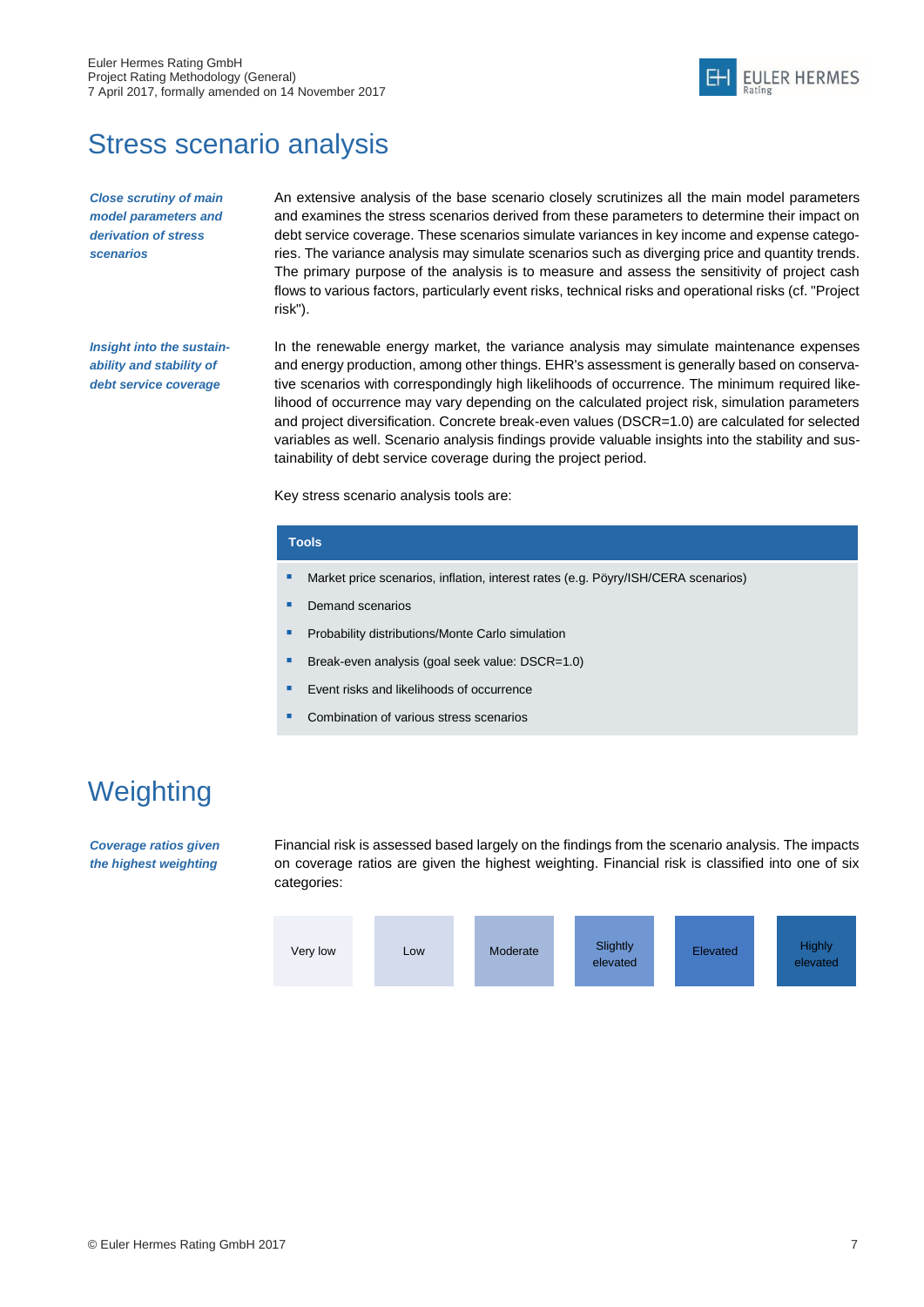

## <span id="page-8-0"></span>Anchor rating

### <span id="page-8-1"></span>Weighting the risk profiles

The estimated project and financial risk is used to calculate the project's anchor rating. The anchor rating combines the project and financial risk to form a (sub-)rating. It does not consider possible operational risks or external factors associated with public sector involvement.

## <span id="page-8-2"></span>EHR rating matrix

*Asymmetrical weighting of project and financial risk*

The anchor rating is a function of the categories previously assigned to the two risk profiles. The assigned financial risk category plays an outsize role in risk profile weighting. If the project has an elevated financial risk, the financial risk profile will tend to dominate the anchor rating. If the financial risk is low, the project risk will gain significance. The weighting, in other words, is asymmetrical. That means that a project must have a strong financial risk profile in order to obtain an investment grade anchor rating. An elevated financial risk, on the other hand, generally produces an anchor rating that is below-average or even well below-average.

Project and financial risk profiles are weighted in the EHR rating matrix, which combines the two risk profile categories into a single anchor rating:

|              |                   |               | <b>Financial risk</b> |            |                        |           |                      |
|--------------|-------------------|---------------|-----------------------|------------|------------------------|-----------|----------------------|
|              |                   | Very low      | Low                   | Moderate   | Slightly ele-<br>vated | Elevated  | Highly ele-<br>vated |
| Project risk | Very low          | $AAA / AAA +$ | AA                    | $A -$      | BBB-                   | BB-       | <b>B-</b>            |
|              | Low               | AA            | $A+$                  | BBB+       | BB+                    | $B+$      | <b>CCC</b>           |
|              | Moderate          | AA-           | $\overline{A}$        | <b>BBB</b> | <b>BB</b>              | B         | CCC-                 |
|              | Slightly elevated | A             | BBB+                  | BB+        | BB-                    | <b>B-</b> | <sub>CC</sub>        |
|              | Highly elevated   | <b>BBB</b>    | BB+                   | BB-        | B                      | $CCC +$   | C                    |

The matrix provides guidance for analysts. However, analysts may elect to depart from this procedure in specific, justified cases.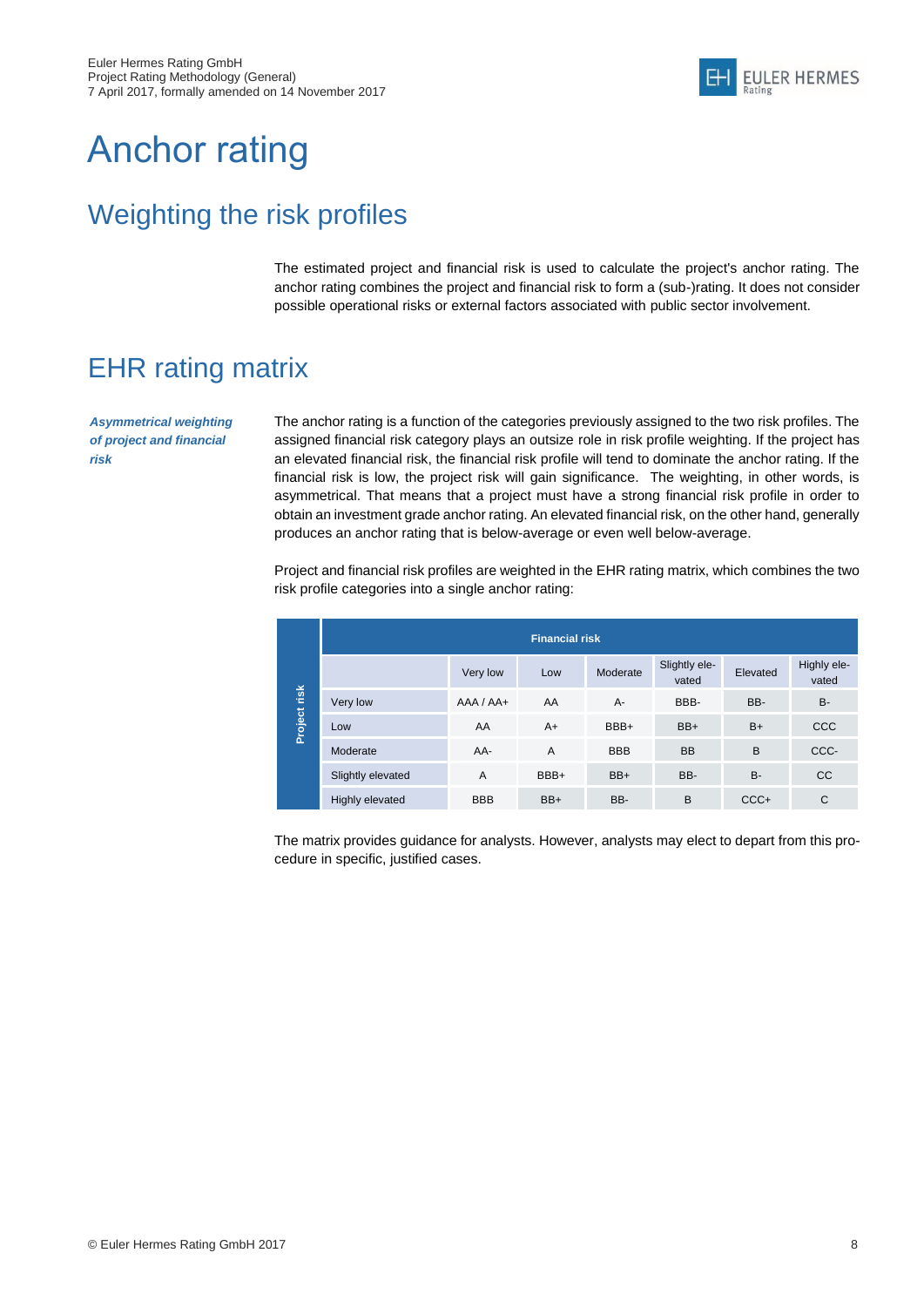

# <span id="page-9-0"></span>Standalone rating

### <span id="page-9-1"></span>Operational risks

Operational risks are identified and assessed separately from project and financial risks. They primarily relate to structures and processes that are specific to the project.



*Assessment of project planning, construction and marketing risks* 

The presence of typical project planning, construction and marketing risks often results in a negative modification of the anchor rating. However, the modification may be reversed once the project has been completed on schedule and successfully started up. During the assessment, analysts pay close attention to measures taken to limit typical risks posed by construction cost overruns, delays, start-up problems and liquidity shortages during the construction period.

*Assessment of the relationships between all project stakeholders*

The company's management is assessed based on factors such as external stakeholders' qualifications and dependence on specific individuals. If necessary, corporate governance policies are critically assessed as well, concentrating on interest, oversight and incentive structures and the ability of external stakeholders to gain reliable information about the project's situation and progress. The analysis of the company's organisation focuses on transparency, efficiency, sustainability and manageability. Planning and management tools, for their part, are assessed for their ability – along with the risk management system – to give the project team a sound basis for making project management decisions.

*Analysis of the value creation process and legal risks*

The business process analysis looks at the efficiency and flexibility of the project's value creation processes. Next, counterparty risks for key service providers and other transaction risks are evaluated against the project's specific structure (based on legal and tax opinions, etc.). The assessment of legal risks mainly considers risks from ongoing litigation or legal disputes.

## <span id="page-9-2"></span>Modification 1

*Standalone rating as a modification of the anchor rating*

Regarding the assessment of operational risks and the possible modification of the anchor rating, EHR initially assumes that the project stakeholders have all their internal structures and processes under control. For that reason, modifications generally have a negative effect. The extent of the modification is determined by analysts on a case-by-case basis and can result in a significant (negative) adjustment to the rating. In specific, justified cases, the modification may also result in a slight improvement in the standalone rating.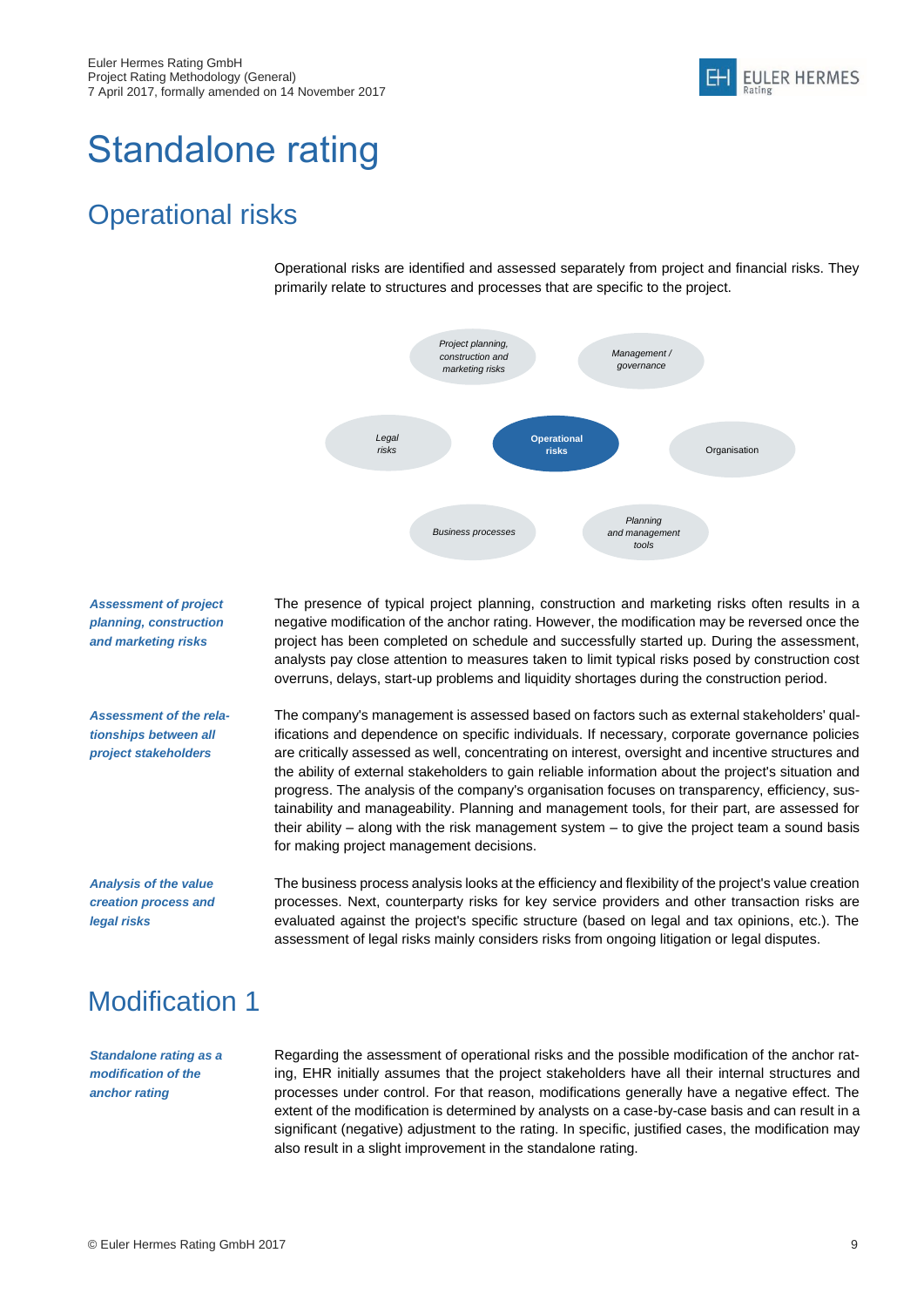

The result of Modification 1 is the standalone rating, which provides an opinion about the project's independent rating.

# <span id="page-10-0"></span>Project rating

### <span id="page-10-1"></span>Public sector

The creditworthiness of the project being rated may be affected by a public sector background.

*Public sector impact*

If public sector entities hold qualified voting or control rights or make up the majority of the project's sponsors, analysts will conduct a review to determine whether the facts justify a rating modification. A distinction is made between direct / de jure control and indirect / de facto influence due to the project's significance. If de facto influence is found to exist, various criteria are evaluated to determine the probability and possibility of the public sector intervening temporarily if necessary.

## <span id="page-10-2"></span>Modification 2

*Project rating as the result of modifying the standalone rating*

The standalone rating is modified after possible external factors associated with public sector involvement have been evaluated. The modification can be positive or negative depending on the specific facts of the situation, including the public sector rating. The extent of the modification is generally determined by analysts on a case-by-case basis.

The result of Modification 2 is the project rating, which provides an opinion about the creditworthiness of the project and/or the special purpose vehicle for the project.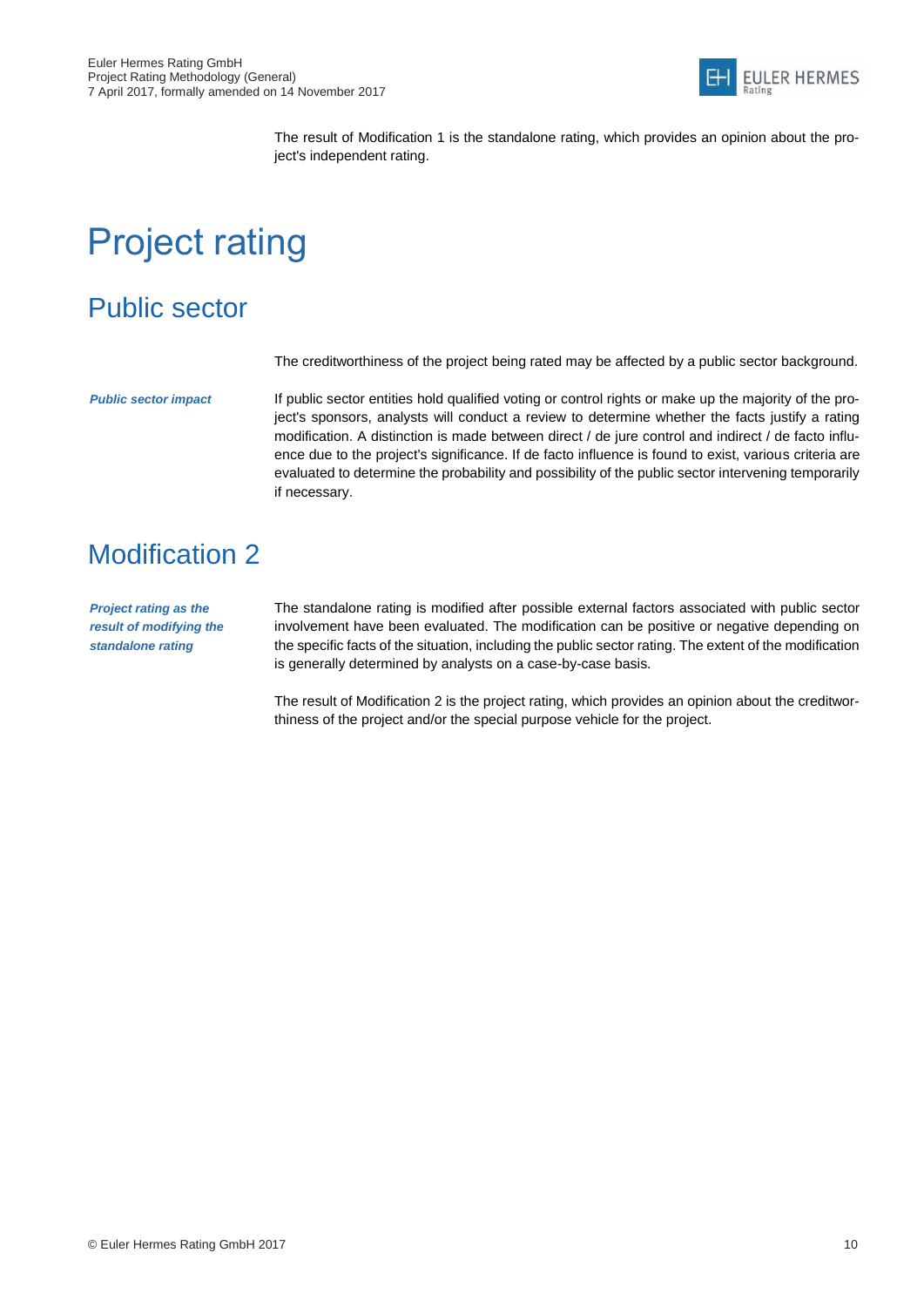

#### Appendix 1: Derivation of project rating

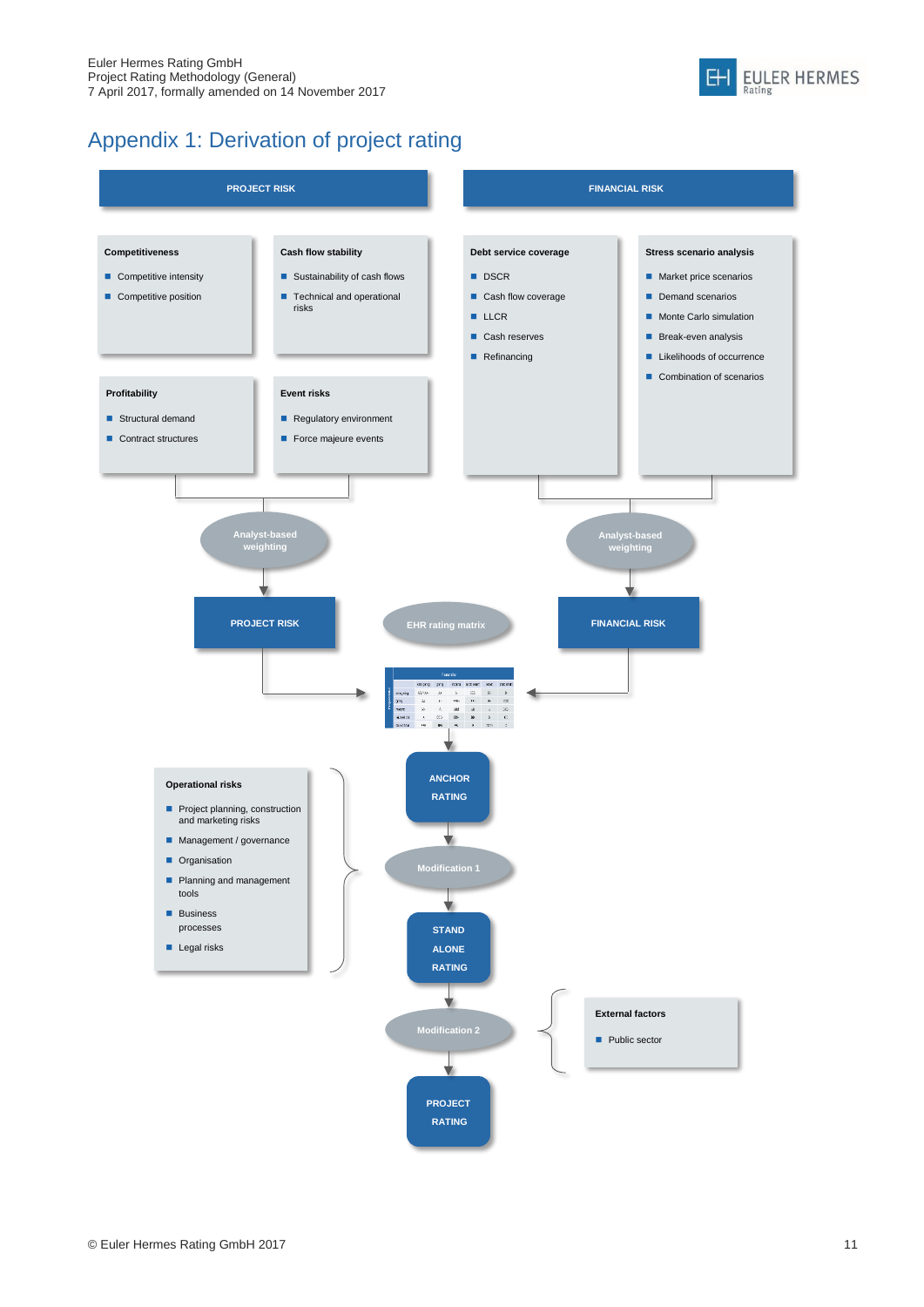



#### **Debt service coverage ratio (DSCR)**

| <b>DSCR</b>                                                                                                                |
|----------------------------------------------------------------------------------------------------------------------------|
| <b>Numerator</b>                                                                                                           |
| Cash flow available for debt service (CFADS): cash flow from current project activities - significant maintenance expenses |
| <b>Denominator</b>                                                                                                         |

Debt service: interest and principal payments

#### **Annual debt service coverage ratio (ADSCR)**

| <b>ADSCR</b>                                                                                                                                         |
|------------------------------------------------------------------------------------------------------------------------------------------------------|
| <b>Numerator</b>                                                                                                                                     |
| Annual cash flow available for debt service (ADSCR):<br>cash flow from current project activities (p. a.) - significant maintenance expenses (p. a.) |
| <b>Denominator</b>                                                                                                                                   |
| Debt service (p. a.)                                                                                                                                 |

#### **Loan life coverage ratio (LLCR)**

| <b>LLCR</b>                                                      |
|------------------------------------------------------------------|
| <b>Numerator</b>                                                 |
| Net present value of future cash flow available for debt service |
| <b>Denominator</b>                                               |
| Outstanding debt                                                 |

| FFO / total debt <sup>1</sup>                          |
|--------------------------------------------------------|
| <b>Numerator</b>                                       |
| Funds from operations (FFO): CFADS - interest expenses |
| Denominator                                            |
| Outstanding debt + leasing liabilities                 |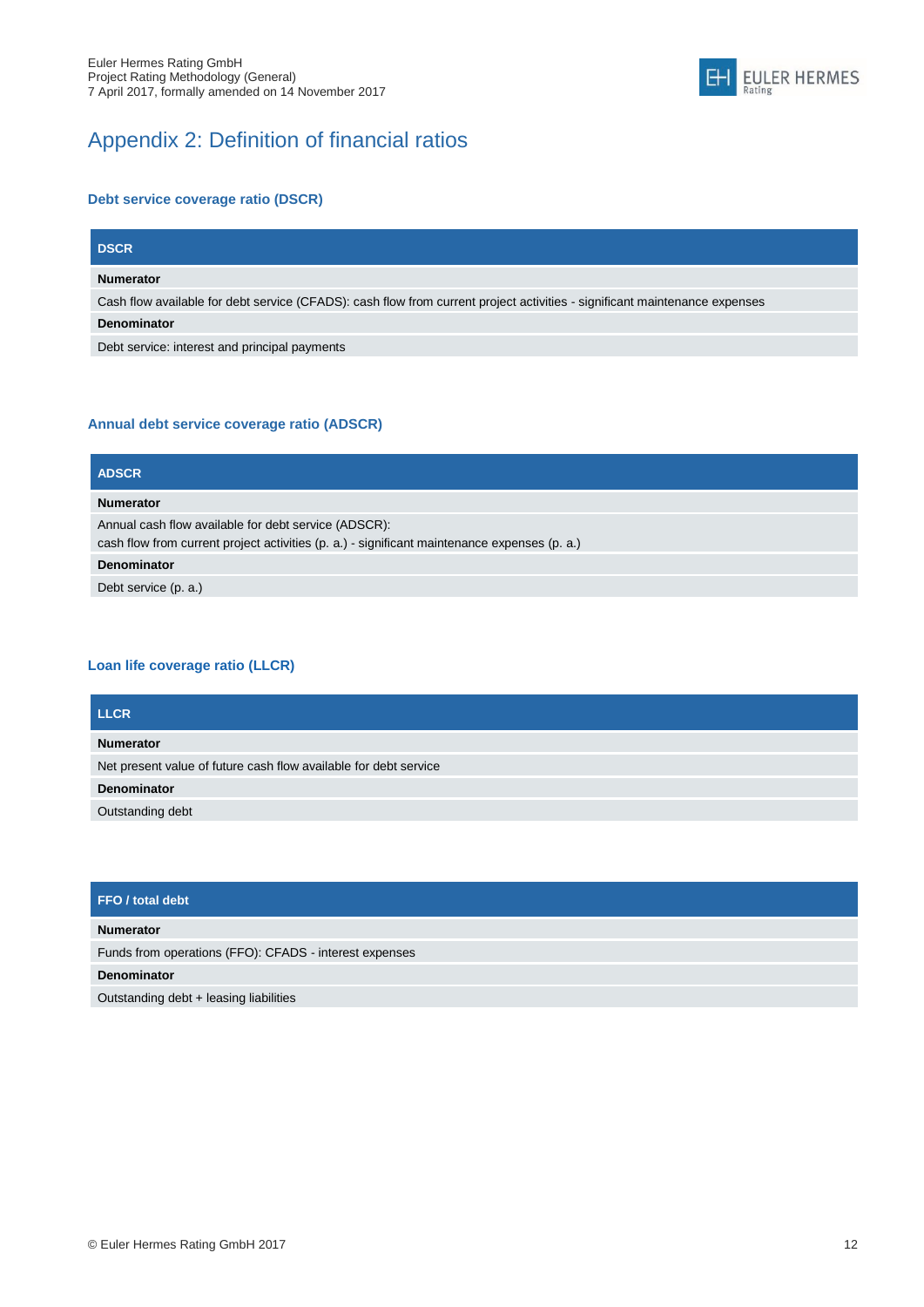

#### **Contact:**

Matthias Peetz Senior Rating Analyst E-mail: [matthias.peetz@eulerhermes-rating.com](mailto:sascha.heller@eulerhermes-rating.com)

#### **Euler Hermes Rating GmbH**

Stadthausbrücke 5 20355 Hamburg Tel.: +49 (0) 40/60 77 812-00 Fax: +49 (0) 40/60 77 812-49 E-mail: info@eulerhermes-rating.com